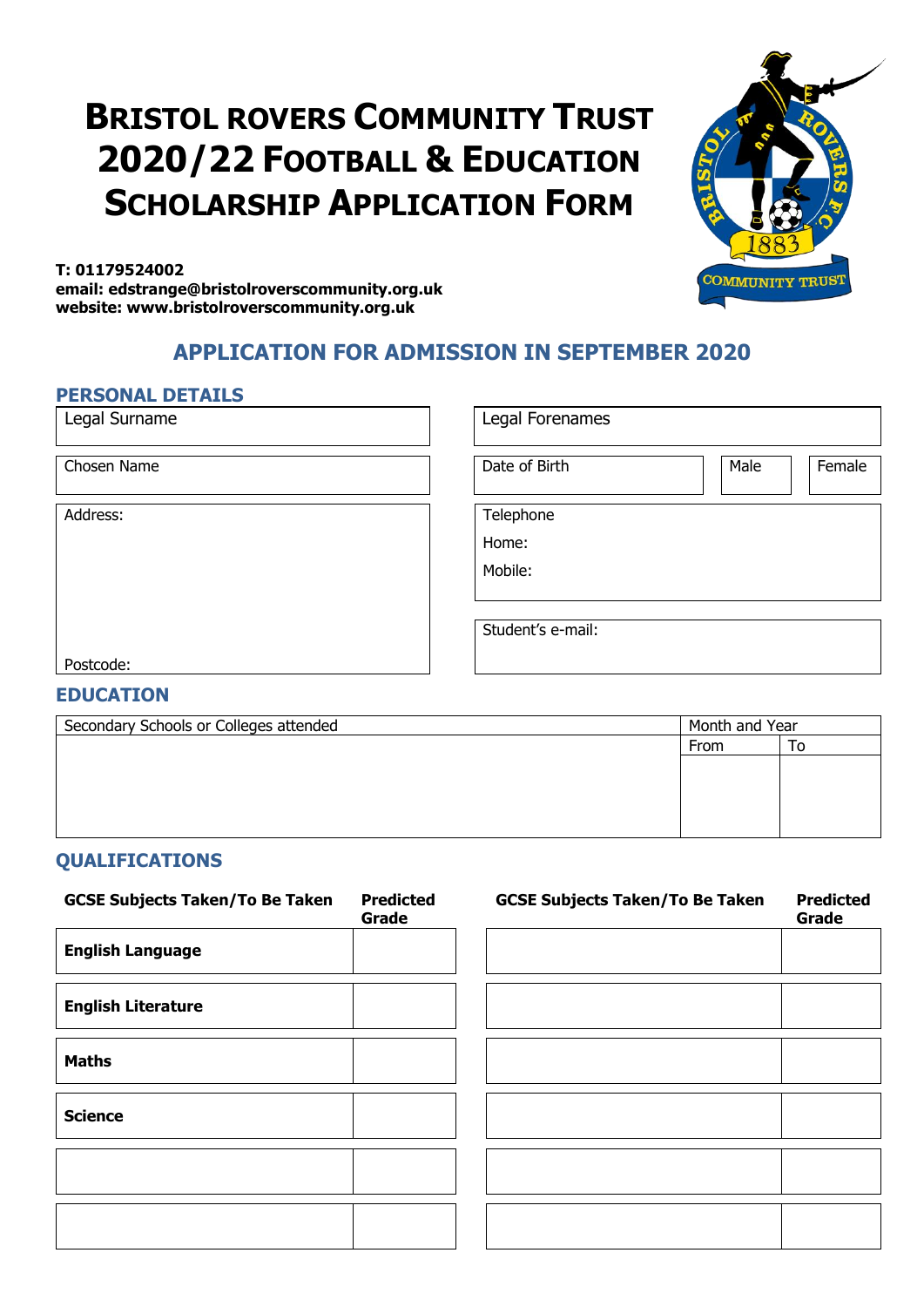#### **PERSONAL STATEMENT**

This is your opportunity to make a personal statement about why you have chosen to apply to Bristol Rovers Community Trust.

#### **PARENT/GUARDIAN DETAILS**

# **Contact 1 Contact 2** Mr/Mrs/Dr etc: Mr/Mrs/Dr etc: First Name: First Name: Surname: Surname: Relationship to Applicant: Relationship to Applicant: Address (if different from above) Address (if different from above) Home telephone no.  $\parallel$  Home telephone no. Daytime telephone no. **Daytime telephone no.** Daytime telephone no. Mobile telephone no.  $\blacksquare$  Mobile telephone no. email: email: Signed: (Parent/Guardian) Signed: (Parent/Guardian)

#### **LEARNING NEEDS**

Do you have any Special Educational Needs (eg Dyslexia)? If so, please indicate.